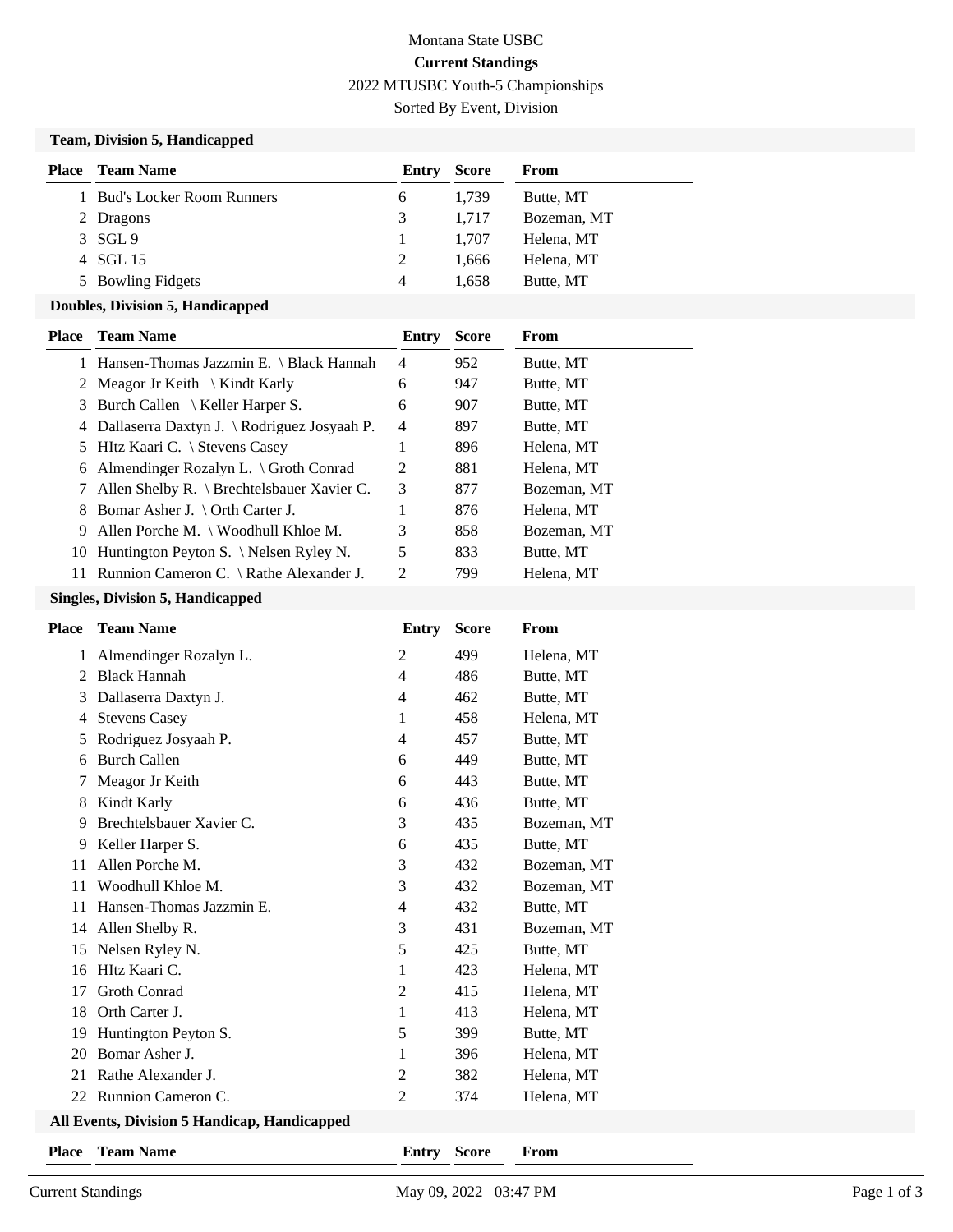# Montana State USBC **Current Standings**

2022 MTUSBC Youth-5 Championships

Sorted By Event, Division

### **All Events, Division 5 Handicap, Handicapped**

| <b>Place</b> | <b>Team Name</b>         | Entry          | <b>Score</b> | From        |
|--------------|--------------------------|----------------|--------------|-------------|
| 1            | <b>Black Hannah</b>      | $\overline{4}$ | 1,438        | Butte, MT   |
| 2            | Kindt Karly              | 6              | 1,421        | Butte, MT   |
| 3            | Almendinger Rozalyn L.   | 2              | 1,387        | Helena, MT  |
| 4            | Rodriguez Josyaah P.     | $\overline{4}$ | 1,355        | Butte, MT   |
| 5            | <b>Stevens Casey</b>     | 1              | 1,350        | Helena, MT  |
| 6            | Allen Porche M.          | 3              | 1,343        | Bozeman, MT |
| 7            | Dallaserra Daxtyn J.     | 4              | 1,339        | Butte, MT   |
| 8            | Orth Carter J.           | 1              | 1,330        | Helena, MT  |
| 9            | <b>Burch Callen</b>      | 6              | 1,323        | Butte, MT   |
| 10           | Brechtelsbauer Xavier C. | 3              | 1,312        | Bozeman, MT |
| 11           | Keller Harper S.         | 6              | 1,310        | Butte, MT   |
| 12           | HItz Kaari C.            | 1              | 1,300        | Helena, MT  |
| 13           | Meagor Jr Keith          | 6              | 1,298        | Butte, MT   |
| 14           | <b>Groth Conrad</b>      | 2              | 1,292        | Helena, MT  |
| 15           | Woodhull Khloe M.        | 3              | 1,267        | Bozeman, MT |
| 16           | Allen Shelby R.          | 3              | 1,259        | Bozeman, MT |
| 17           | Hansen-Thomas Jazzmin E. | 4              | 1,211        | Butte, MT   |
| 18           | Bomar Asher J.           | 1              | 1,186        | Helena, MT  |
| 19           | Runnion Cameron C.       | $\overline{c}$ | 1,185        | Helena, MT  |
| 20           | Rathe Alexander J.       | 2              | 1,151        | Helena, MT  |
| 21           | Nelsen Ryley N.          | 5              | 836          | Butte, MT   |
| 22           | Huntington Peyton S.     | 5              | 821          | Butte, MT   |

### **All Events, Division 5 Scratch, Scratch**

| Place | <b>Team Name</b>         | Entry | <b>Score</b> | From        |
|-------|--------------------------|-------|--------------|-------------|
| 1     | <b>Black Hannah</b>      | 4     | 742          | Butte, MT   |
| 2     | <b>Groth Conrad</b>      | 2     | 602          | Helena, MT  |
| 3     | <b>Burch Callen</b>      | 6     | 564          | Butte, MT   |
| 4     | Kindt Karly              | 6     | 563          | Butte, MT   |
| 5     | Orth Carter J.           | 1     | 553          | Helena, MT  |
| 6     | Meagor Jr Keith          | 6     | 512          | Butte, MT   |
| 7     | Rodriguez Josyaah P.     | 4     | 509          | Butte, MT   |
| 8     | Almendinger Rozalyn L.   | 2     | 502          | Helena, MT  |
| 9     | Woodhull Khloe M.        | 3     | 469          | Bozeman, MT |
| 10    | Brechtelsbauer Xavier C. | 3     | 433          | Bozeman, MT |
| 11    | Keller Harper S.         | 6     | 416          | Butte, MT   |
| 12    | <b>Stevens Casey</b>     | 1     | 402          | Helena, MT  |
| 13    | Allen Porche M.          | 3     | 383          | Bozeman, MT |
| 14    | HItz Kaari C.            | 1     | 352          | Helena, MT  |
| 15    | Dallaserra Daxtyn J.     | 4     | 346          | Butte, MT   |
| 16    | Hansen-Thomas Jazzmin E. | 4     | 305          | Butte, MT   |
| 17    | Rathe Alexander J.       | 2     | 272          | Helena, MT  |
| 18    | Huntington Peyton S.     | 5     | 267          | Butte, MT   |
| 19    | Allen Shelby R.          | 3     | 260          | Bozeman, MT |
| 20    | Nelsen Ryley N.          | 5     | 254          | Butte, MT   |
| 21    | Runnion Cameron C.       | 2     | 240          | Helena, MT  |
| 22    | Bomar Asher J.           | 1     | 172          | Helena, MT  |
|       |                          |       |              |             |